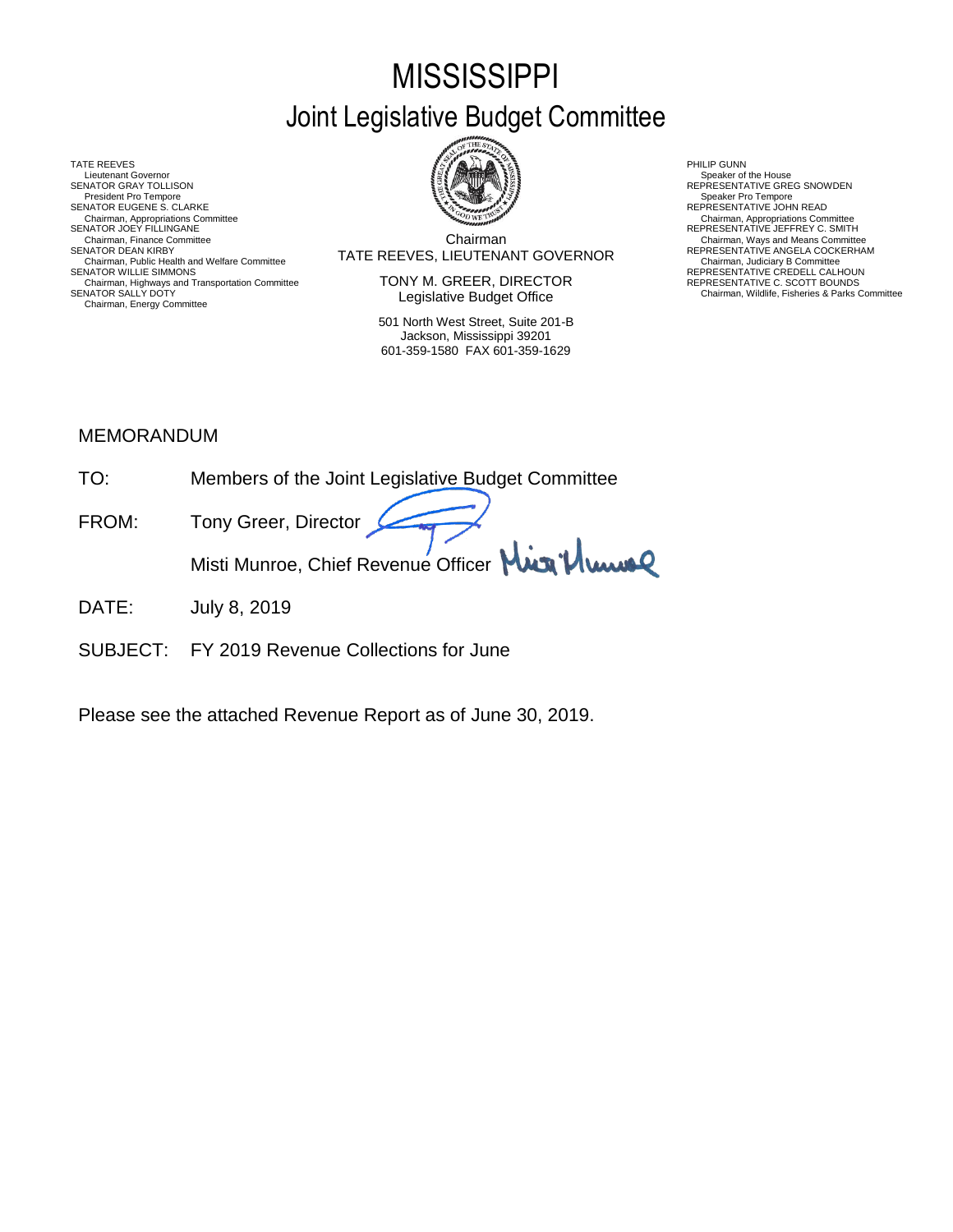



| <b>Source of Revenue Collections</b> | Month* | <b>FYTD*</b> | Prior<br>Year** |
|--------------------------------------|--------|--------------|-----------------|
| Sales Tax                            | \$6.0  | \$27.0       | \$55.1          |
| Individual Income Tax                | 17.5   | 44.7         | 71.5            |
| Corporate Tax                        | 19.3   | 112.7        | 71.4            |
| Use Tax                              | 8.3    | 62.4         | 68.9            |
| <b>Gaming Tax</b>                    | 0.8    | 5.1          | 6.8             |
| <b>Total Collections</b>             | \$58.3 | \$310.9      | \$277.4         |

*\*Figures in millions above or below the Sine Die estimate*

*\*\*Figures in millions above or below the prior year's actual collections*



#### FY 2019

Total revenue collections for the month of June FY 2019 are \$58,319,312 or 8.08% above the sine die revenue estimate. Fiscal YTD revenue collections through June are \$310,878,539 or 5.50% above the sine die estimate. Fiscal YTD total revenue collections through June 2019 are \$277,379,581 or 4.88% above the prior year's collections. The FY 2019 Sine Die Revenue Estimate is \$5,656,100,000.

On March 25, 2019, the Joint Legislative Budget Committee revised the revenue estimate upward by \$125.3M. FY 2019 yearto-date actual collections are \$185,578,539 above the year-to-date FY 2019 revised revenue estimate as of June 2019. The FY 2019 Revised Revenue Estimate is \$5,781,400,000.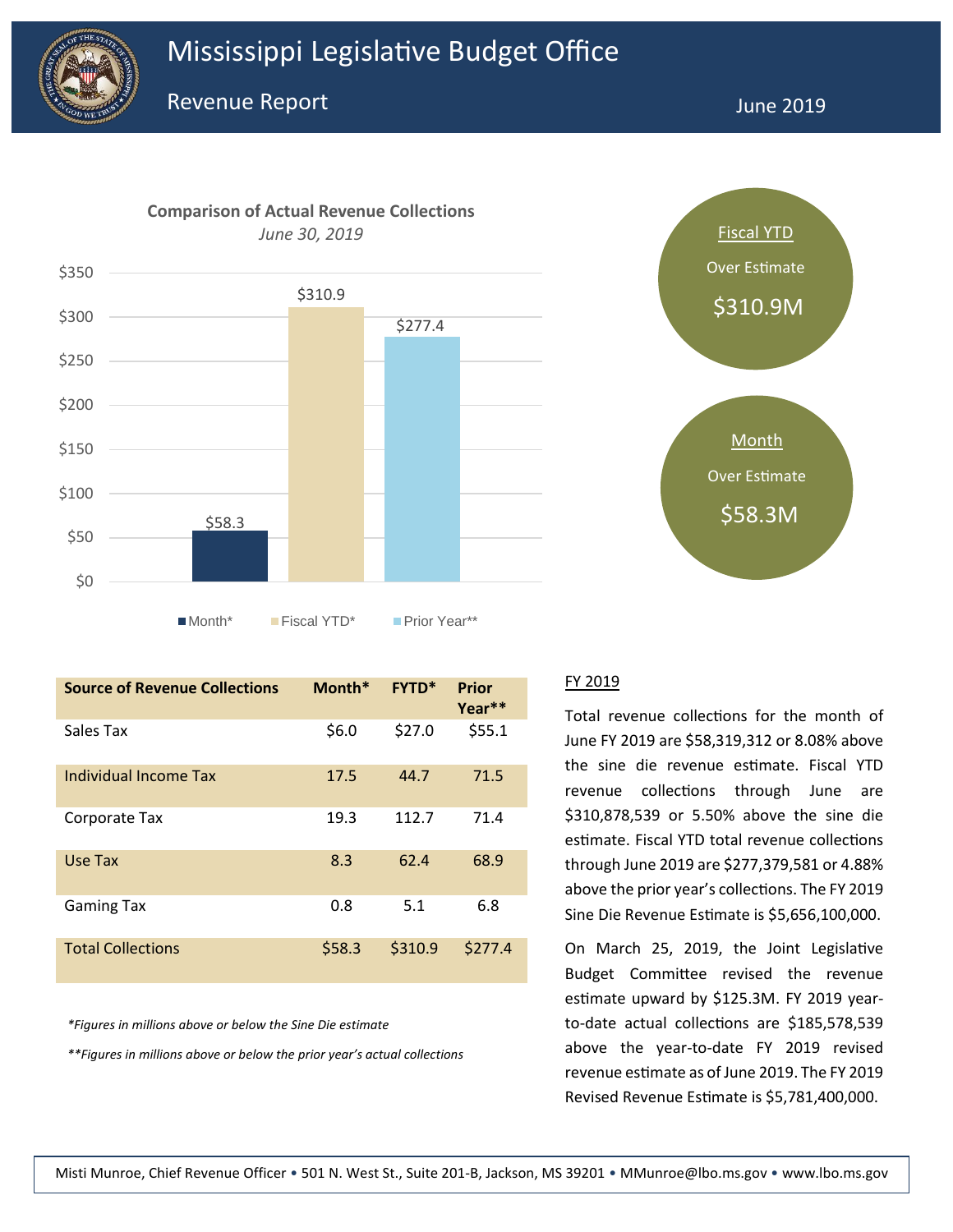#### Page 2 Mississippi Revenue Report



### **Comparison of Actual Revenue Collections by Tax Type**

The graph above compares the actual revenue collections to the sine die revenue estimate for each of the main tax revenue sources. The figures reflect the amount the actual collections for Sales, Individual, Corporate, Use and Gaming taxes were above or below the estimate for the month and fiscal year-to-date. The graph also compares fiscal year-todate actual collections to prior year actual collections, as of June 30, 2019.



**10-Year Historical Total Revenue** 

Use Gaming \*Figures do not include budget reductions or other transfers used to balance the budget. Figures include Attorney General Settlements for FY 2010 – FY 2019.

## **10-Year Historical Revenue Collections by Tax Type**

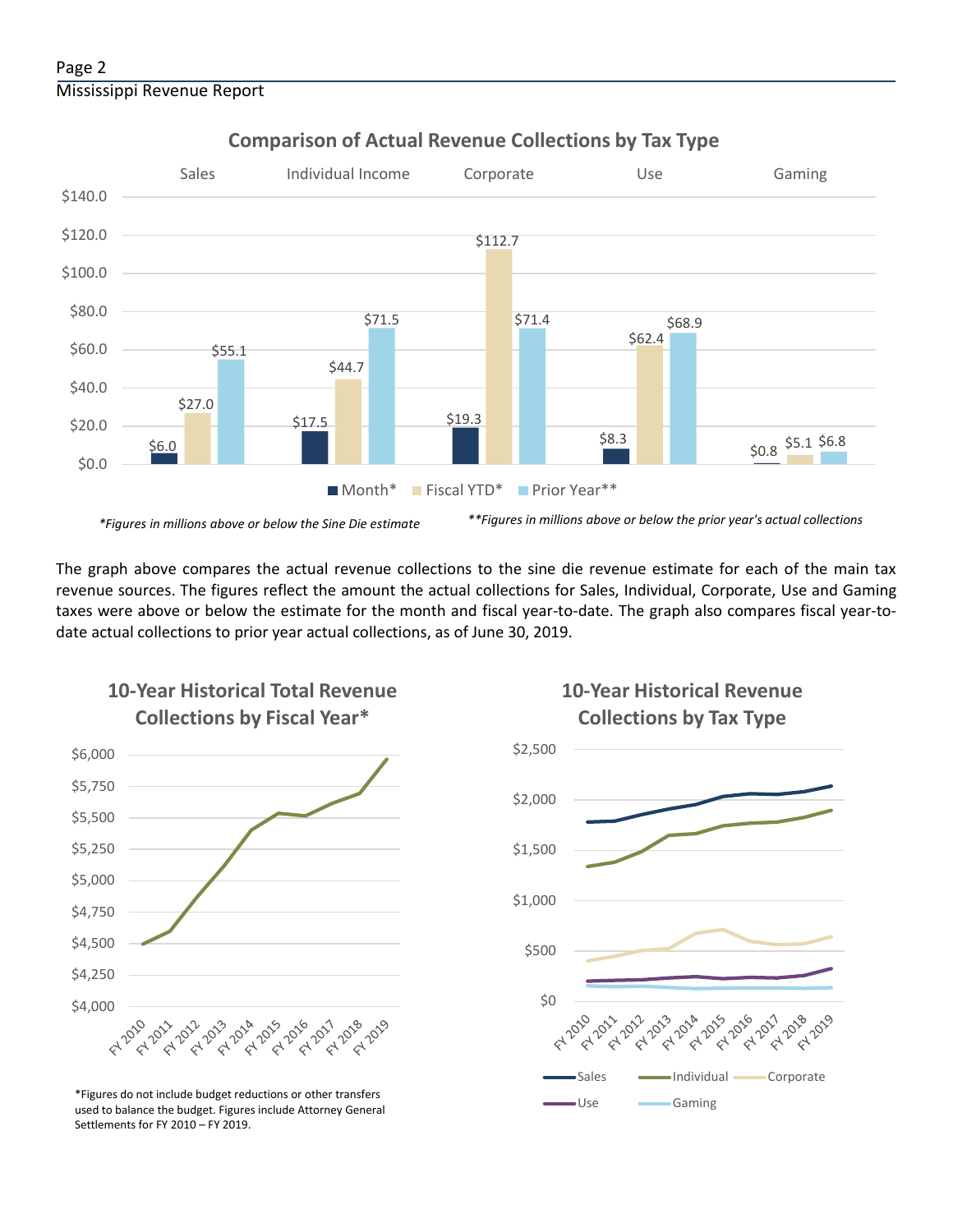#### Page 3

Mississippi Revenue Report

Below is a chart showing FY 2019 year-to-date collections compared to prior year-to-date collections.

|                                      |                     |                     | <b>Over/(Under) Prior Year</b> |           |
|--------------------------------------|---------------------|---------------------|--------------------------------|-----------|
| <b>Source of Revenue Collections</b> | FY 2018 July - June | FY 2019 July - June | Amount (\$)                    | % Change  |
| Sales Tax                            | \$2,082,929,711     | \$2,138,037,754     | \$55,108,043                   | 2.65%     |
| Individual Income Tax                | 1,826,570,133       | 1,898,059,305       | 71,489,172                     | 3.91%     |
| Corporate Income Tax                 | 572,298,842         | 643,653,771         | 71,354,929                     | 12.47%    |
| Use Tax                              | 257,512,275         | 326,412,860         | 68,900,585                     | 26.76%    |
| Insurance Premium Tax                | 312,887,457         | 311,914,397         | (973,060)                      | $-0.31%$  |
| Tobacco, ABC & Beer                  | 246,202,292         | 247,697,140         | 1,494,848                      | 0.61%     |
| Oil & Gas Severance                  | 31,805,914          | 34,888,867          | 3,082,953                      | 9.69%     |
| <b>Gaming Tax</b>                    | 129,880,182         | 136,631,531         | 6,751,349                      | 5.20%     |
| Other Dept. of Revenue               | 30,196,902          | 36,844,245          | 6,647,343                      | 22.01%    |
| Other Than Dept. of Revenue          | 167,124,872         | 174,600,308         | 7,475,436                      | 4.47%     |
| Sub-Total                            | 5,657,408,580       | 5,948,740,178       | 291,331,598                    | 5.15%     |
| All Other Transfers/Collections      | 32,190,378          | 18,238,361          | (13,952,017)                   | $-43.34%$ |
| <b>Total</b>                         | \$5,689,598,958     | \$5,966,978,539     | \$277,379,581                  | 4.88%     |



#### **Economic Statistics**:  **Economic Statistics**:

| <b>Unemployment Rate</b>                  |            |         |           |          |
|-------------------------------------------|------------|---------|-----------|----------|
|                                           | Latest     | Change  | Frequency | Date     |
| Mississippi                               | 5.0%       | 0.1     | Monthly   | $May-19$ |
| <b>United States</b>                      | 3.6%       | 0.0     | Monthly   | $May-19$ |
| GDP (millions)                            |            |         |           |          |
|                                           | Latest     | Change* | Frequency | Date     |
| Mississippi                               | 102,123    | 0.5%    | Quarterly | 2018:Q4  |
| <b>United States</b>                      | 18,765,300 | 2.1%    | Quarterly | 2018:Q4  |
| <b>Mississippi Employment (thousands)</b> |            |         |           |          |
|                                           | Latest     | Change  | Frequency | Date     |
| <b>Total Nonfarm</b>                      | 1,165.8    | 0.2%    | Monthly   | $May-19$ |
| <b>Total Private</b>                      | 924.0      | 0.3%    | Monthly   | $May-19$ |
|                                           |            |         |           |          |

\*annualized quarterly growth

\*Figures in millions.

June FY 2019 General Fund collections were \$52,721,934 or 7.24% above June FY 2018 actual collections. Sales tax collections for the month of June were above the prior year by \$1.3M. Individual income tax collections for the month of June were above the prior year by \$18.1M. Corporate income tax collections for the month of June were above the prior year by \$5.7M.

# For a more detailed listing of revenue collections for the State of Mississippi, please see the attached MS Department of Finance and Administration's monthly Revenue Report.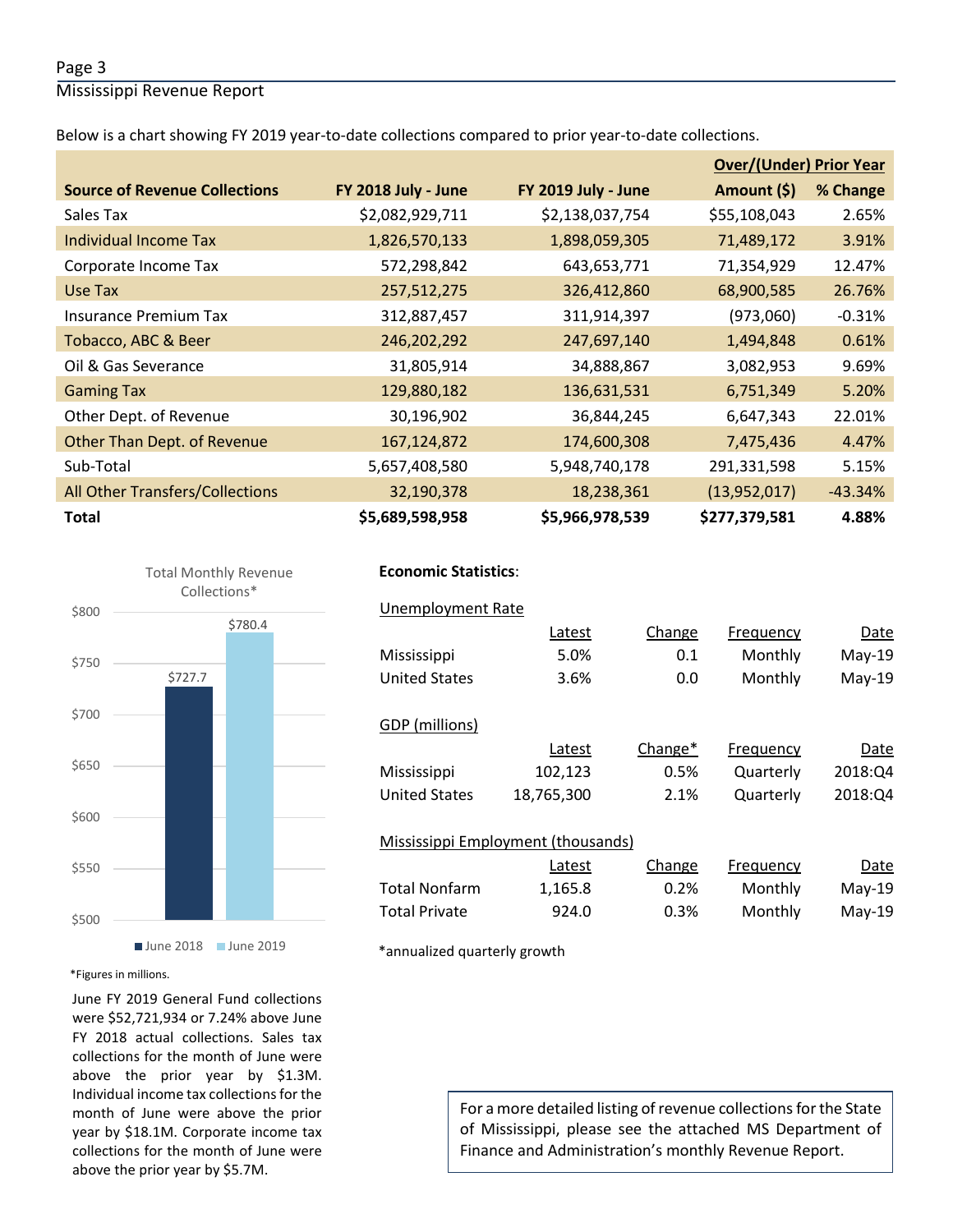# Mississippi Department of Finance and Administration Revenue Report

*As of June 30, 2019*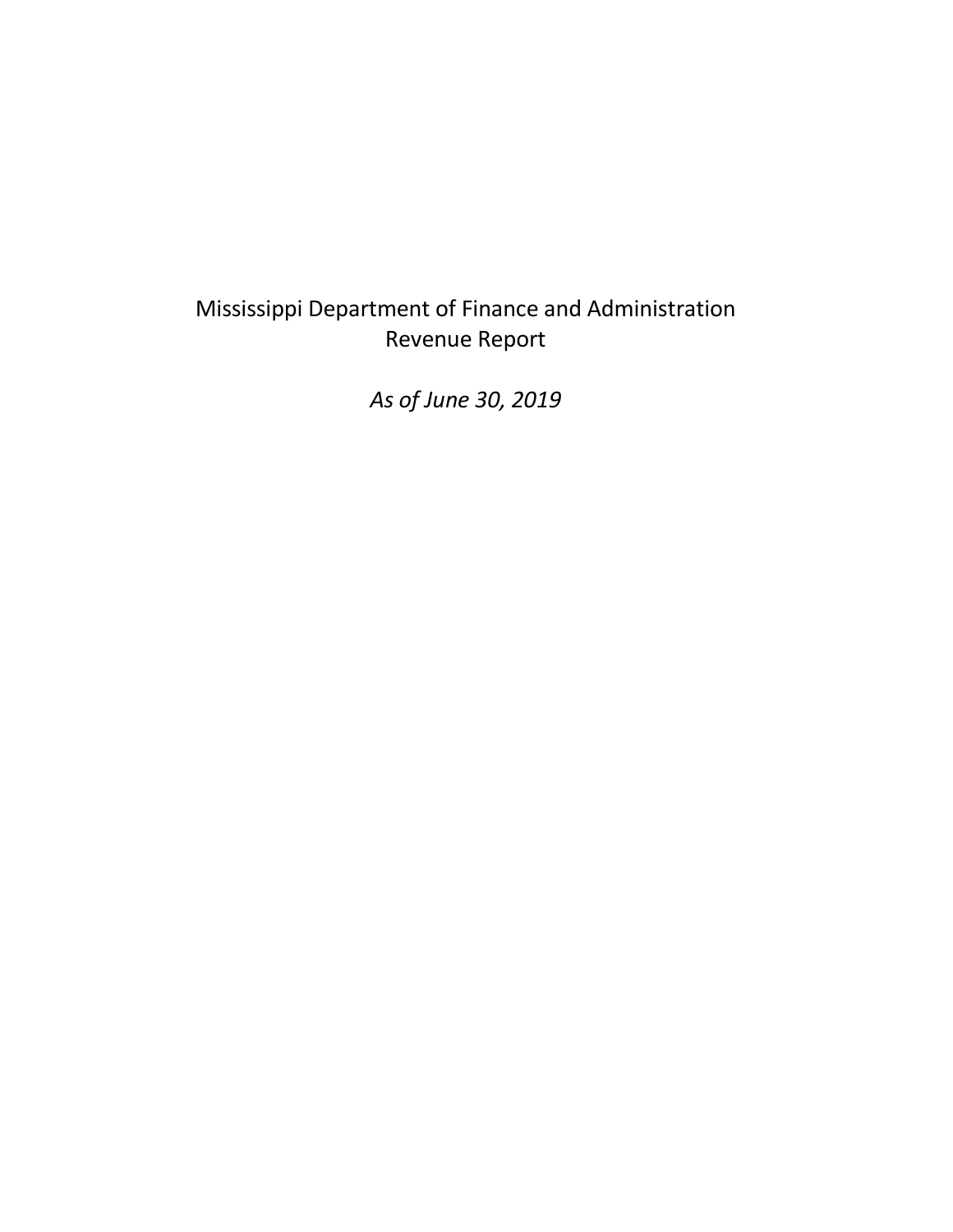#### GENERAL FUND REVENUE FY 2019 - THROUGH 06-30-19 FISCAL YEAR 2019

Page 1

|                                          |               |                    |                    | <b>STATE OF MISSISSIPPI</b> |                  |                    |                         |                |
|------------------------------------------|---------------|--------------------|--------------------|-----------------------------|------------------|--------------------|-------------------------|----------------|
|                                          |               |                    | <b>ACTUAL</b>      |                             |                  | <b>ACTUAL</b>      | <b>OVER OR UNDER</b>    |                |
|                                          |               | <b>ACTUAL</b>      | <b>COLLECTIONS</b> | <b>ESTIMATE</b>             | <b>ESTIMATE</b>  | <b>COLLECTIONS</b> | <b>ESTIMATE TO DATE</b> |                |
|                                          |               | <b>COLLECTIONS</b> | $07 - 01 - 17$     | <b>FISCAL YEAR</b>          | $07 - 01 - 18$   | $07 - 01 - 18$     |                         |                |
| <b>SOURCE</b>                            |               | FY 2018            | $06 - 30 - 18$     | 2019                        | $06-30-19$       | $06-30-19$         | <b>AMOUNT</b>           | <b>PERCENT</b> |
| DEPT. OF REVENUE COLLECTIONS:            |               |                    |                    |                             |                  |                    |                         |                |
| <b>SALES TAX (NET)</b>                   | <sup>\$</sup> | 2,082,929,711 \$   | 2,082,929,711 \$   | 2,111,000,000 \$            | 2,111,000,000 \$ | 2,138,037,754 \$   | 27,037,754              | 1.28%          |
| <b>INDIVIDUAL INCOME TAX</b>             |               | 1,826,570,133      | 1,826,570,133      | 1,853,400,000               | 1,853,400,000    | 1,898,059,305      | 44,659,305              | 2.41%          |
| <b>CORPORATE INCOME TAX</b>              |               | 572,298,842        | 572,298,842        | 531,000,000                 | 531,000,000      | 643, 653, 771      | 112,653,771             | 21.22%         |
| <b>USE TAX</b>                           |               | 257,512,275        | 257,512,275        | 264,000,000                 | 264,000,000      | 326,412,860        | 62,412,860              | 23.64%         |
| <b>INSURANCE PREMIUM TAX</b>             |               | 312,887,457        | 312,887,457        | 286,500,000                 | 286,500,000      | 311,914,397        | 25,414,397              | 8.87%          |
| <b>TOBACCO TAX</b>                       |               | 139,835,165        | 139,835,165        | 145,500,000                 | 145,500,000      | 138,456,827        | (7,043,173)             | $-4.84%$       |
| <b>ABC DIVISION</b>                      |               | 78,447,580         | 78,447,580         | 77,000,000                  | 77,000,000       | 81,306,986         | 4,306,986               | 5.59%          |
| BEER AND WINE TAX                        |               | 27,919,547         | 27,919,547         | 30,000,000                  | 30,000,000       | 27,933,327         | (2,066,673)             | $-6.89%$       |
| OIL SEVERANCE TAX                        |               | 28,604,854         | 28,604,854         | 27,400,000                  | 27,400,000       | 31,592,541         | 4,192,541               | 15.30%         |
| NATURAL GAS SEVERANCE TAX                |               | 3,201,060          | 3,201,060          | 3,500,000                   | 3,500,000        | 3,296,326          | (203, 674)              | $-5.82%$       |
| <b>ESTATE TAX</b>                        |               | $\mathbf{0}$       | $\mathbf{0}$       | $\overline{0}$              | $\mathbf{0}$     | $\theta$           | $\overline{0}$          | $0.00\%$       |
| <b>AUTO TAG FEES</b>                     |               | 7,796,747          | 7,796,747          | 14,200,000                  | 14,200,000       | 13,229,492         | (970, 508)              | $-6.83%$       |
| <b>INSTALLMENT LOAN TAX</b>              |               | 10,526,189         | 10,526,189         | 11,000,000                  | 11,000,000       | 11,575,373         | 575,373                 | 5.23%          |
| PAYMENT IN LIEU OF TAX                   |               | 1,200,000          | 1,200,000          | 1,200,000                   | 1,200,000        | 1,200,000          | $\bf{0}$                | $0.00\%$       |
| <b>MISCELLANEOUS</b>                     |               | 10,673,967         | 10,673,967         | 11,400,000                  | 11,400,000       | 10,839,381         | (560, 619)              | $-4.92%$       |
| <b>GAMING FEES &amp; TAXES</b>           |               | 129,880,182        | 129,880,182        | 131,500,000                 | 131,500,000      | 136,631,531        | 5,131,531               | 3.90%          |
| TOTAL DEPT. OF REVENUE:                  |               | 5,490,283,708      | 5,490,283,708      | 5,498,600,000               | 5,498,600,000    | 5,774,139,870      | 275,539,870             | 5.01%          |
|                                          |               |                    |                    |                             |                  |                    |                         |                |
| OTHER THAN DEPT. OF REVENUE COLLECTIONS: |               |                    |                    |                             |                  |                    |                         |                |
| <b>INTEREST ON INVESTMENTS</b>           |               | 13,335,038         | 13,334,791         | 11,400,000                  | 11,400,000       | 22,387,141         | 10,987,141              | 96.38%         |
| <b>HIGHWAY SAFETY PATROL</b>             |               | 19,021,673         | 18,648,523         | 21,500,000                  | 21,500,000       | 18,090,996         | (3,409,004)             | $-15.86%$      |
| <b>INSURANCE TAX</b>                     |               | 26,858,238         | 26,858,238         | 26,000,000                  | 26,000,000       | 27,538,432         | 1,538,432               | 5.92%          |
| LICENSES, FEES, PERMITS                  |               | 56,854,537         | 55,158,433         | 42,000,000                  | 42,000,000       | 54,357,350         | 12,357,350              | 29.42%         |
| CRIME TAX/ASSESSMENT                     |               | 43,610,313         | 43,608,713         | 43,500,000                  | 43,500,000       | 42,995,292         | (504, 708)              | $-1.16%$       |
| <b>MISCELLANEOUS</b>                     |               | 3,245,926          | 3,092,752          | 4,800,000                   | 4,800,000        | 2,821,325          | (1,978,675)             | $-41.22%$      |
| <b>GAMING FEES &amp; TAXES</b>           |               | 6,422,922          | 6,423,422          | 8,300,000                   | 8,300,000        | 6,409,772          | (1,890,228)             | $-22.77%$      |
| TOTAL OTHER THAN DOR:                    |               | 169, 348, 647      | 167, 124, 872      | 157,500,000                 | 157,500,000      | 174,600,308        | 17,100,308              | 10.86%         |
| <b>TOTAL GF - (Sine Die) COLLECTIONS</b> |               | 5,659,632,355      | 5,657,408,580      | 5,656,100,000               | 5,656,100,000    | 5,948,740,177      | 292,640,177             | 5.17%          |
| SETTLEMENTS/OTHER                        |               | 32,190,378         | 32,190,378         | $\theta$                    | $\mathbf{0}$     | 18,238,361         | 18,238,361              | 100.00%        |
| <b>WCSR TRANSFER IN</b>                  |               | $\Omega$           | $\Omega$           |                             |                  | $\Omega$           | $\overline{0}$          | $0.00\%$       |
| OTHER NON BUDGET TRANSFER IN             |               |                    |                    |                             |                  |                    | $\Omega$                | $0.00\%$       |
| TRANSFER IN (BUD RED)                    |               |                    | $\Omega$           | $\Omega$                    |                  |                    | $\Omega$                | $0.00\%$       |
| OTHER BUDGETED GF COLLECTIONS            |               |                    |                    |                             |                  |                    | $\Omega$                | $0.00\%$       |
| <b>TOTAL GENERAL FUND:</b>               | \$.           | 5,691,822,733 \$   | 5,689,598,958 \$   | 5,656,100,000 \$            | 5,656,100,000 \$ | 5,966,978,539 \$   | 310,878,539             | 5.50%          |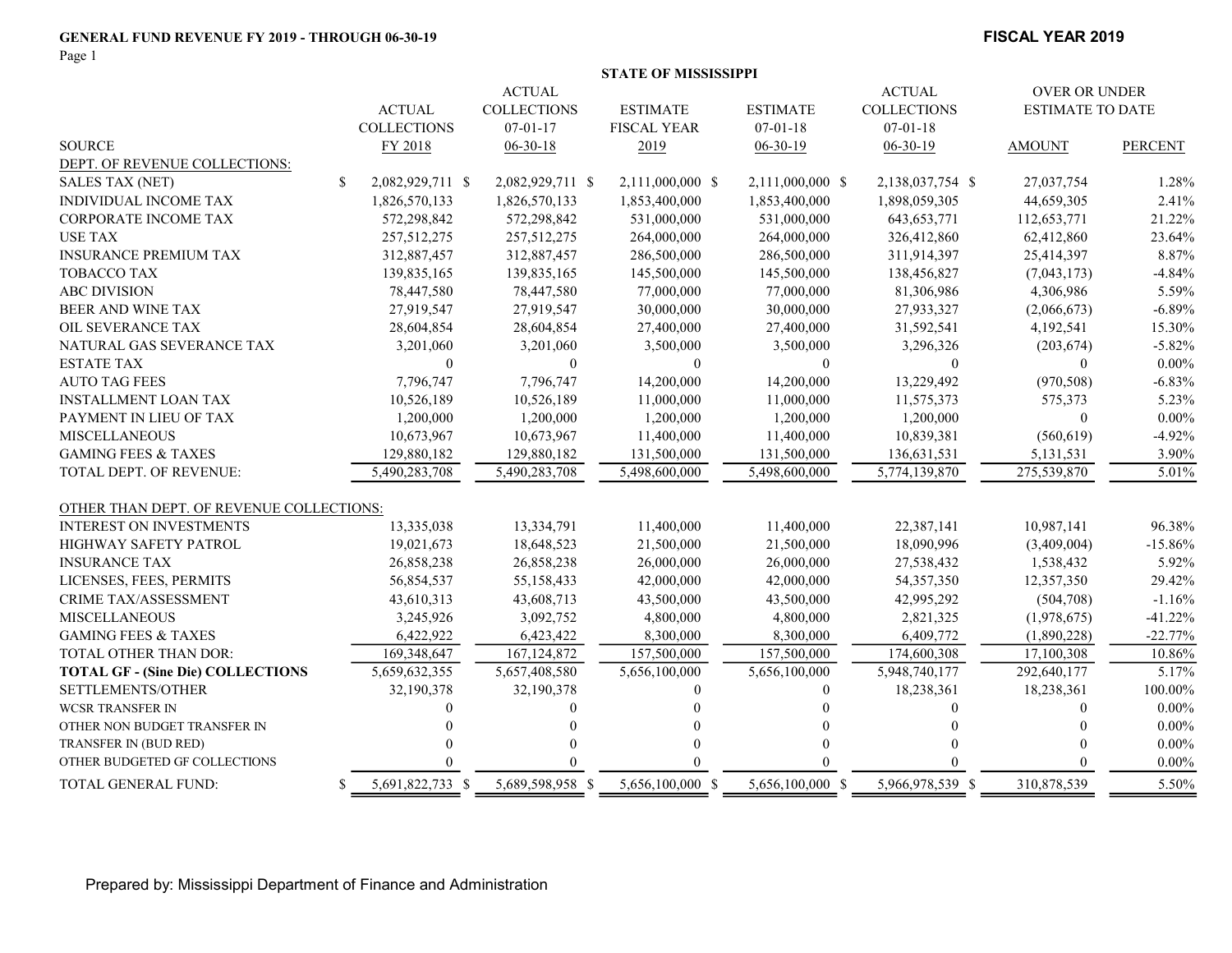#### GENERAL FUND REVENUE FY 2019 - THROUGH 06-30-19 COMPARISON TO PRIOR YEAR COLLECTIONS

Page 2

|                                          |                      |                | $07 - 01 - 17$   | $07 - 01 - 18$   | <b>INCREASE OR DECREASE</b> |                |
|------------------------------------------|----------------------|----------------|------------------|------------------|-----------------------------|----------------|
|                                          | June                 | June           | <b>TO</b>        | <b>TO</b>        | OVER OR UNDER PRIOR YEAR    |                |
| <b>SOURCE</b>                            | 2018                 | 2019           | $06 - 30 - 18$   | $06 - 30 - 19$   | <b>AMOUNT</b>               | <b>PERCENT</b> |
| DEPT. OF REVENUE COLLECTIONS:            |                      |                |                  |                  |                             |                |
| <b>SALES TAX (NET)</b>                   | \$<br>300,476,884 \$ | 301,749,620 \$ | 2,082,929,711 \$ | 2,138,037,754 \$ | 55,108,044                  | 2.65%          |
| INDIVIDUAL INCOME TAX                    | 224,589,866          | 242,681,940    | 1,826,570,133    | 1,898,059,305    | 71,489,172                  | 3.91%          |
| <b>CORPORATE INCOME TAX</b>              | 78,872,843           | 84,588,722     | 572,298,842      | 643, 653, 771    | 71,354,929                  | 12.47%         |
| <b>USE TAX</b>                           | 15,669,648           | 38,511,502     | 257,512,275      | 326,412,860      | 68,900,584                  | 26.76%         |
| <b>INSURANCE PREMIUM TAX</b>             | 52,622,710           | 56,660,985     | 312,887,457      | 311,914,397      | (973,060)                   | $-0.31%$       |
| <b>TOBACCO TAX</b>                       | 11,868,895           | 11,696,253     | 139,835,165      | 138,456,827      | (1,378,338)                 | $-0.99%$       |
| <b>ABC DIVISION</b>                      | 6,843,474            | 7,753,457      | 78,447,580       | 81,306,986       | 2,859,406                   | 3.64%          |
| BEER AND WINE TAX                        | 2,598,457            | 2,344,152      | 27,919,547       | 27,933,327       | 13,781                      | 0.05%          |
| OIL SEVERANCE TAX                        | 2,879,623            | 2,578,390      | 28,604,854       | 31,592,541       | 2,987,687                   | 10.44%         |
| NATURAL GAS SEVERANCE TAX                | 276,373              | 257,104        | 3,201,060        | 3,296,326        | 95,266                      | 2.98%          |
| <b>ESTATE TAX</b>                        | $\mathbf{0}$         | $\overline{0}$ | $\theta$         | $\mathbf{0}$     | $\theta$                    | $0.00\%$       |
| <b>AUTO TAG FEES</b>                     | 978,705              | 1,350,750      | 7,796,747        | 13,229,492       | 5,432,745                   | 69.68%         |
| <b>INSTALLMENT LOAN TAX</b>              | 11,523               | $\mathbf{0}$   | 10,526,189       | 11,575,373       | 1,049,184                   | 9.97%          |
| PAYMENT IN LIEU OF TAX                   | $\mathbf{0}$         | $\mathbf{0}$   | 1,200,000        | 1,200,000        | $\bf{0}$                    | $0.00\%$       |
| <b>MISCELLANEOUS</b>                     | 332,928              | 294,957        | 10,673,967       | 10,839,381       | 165,414                     | 1.55%          |
| <b>GAMING FEES &amp; TAXES</b>           | 10,427,868           | 10,832,443     | 129,880,182      | 136,631,531      | 6,751,349                   | 5.20%          |
| TOTAL DEPT. OF REVENUE:                  | 708,449,795          | 761,300,275    | 5,490,283,708    | 5,774,139,870    | 283,856,162                 | 5.17%          |
| OTHER THAN DEPT. OF REVENUE COLLECTIONS: |                      |                |                  |                  |                             |                |
| <b>INTEREST ON INVESTMENTS</b>           | 2,444,324            | 2,601,428      | 13,334,791       | 22,387,141       | 9,052,350                   | 67.89%         |
| HIGHWAY SAFETY PATROL                    | 1,654,327            | 1,526,685      | 18,648,523       | 18,090,996       | (557, 527)                  | $-2.99%$       |
| <b>INSURANCE TAX</b>                     | 2,357,903            | 2,394,553      | 26,858,238       | 27,538,432       | 680,194                     | 2.53%          |
| LICENSES, FEES, PERMITS                  | 7,716,898            | 6,781,034      | 55,158,433       | 54, 357, 350     | (801, 084)                  | $-1.45%$       |
| <b>CRIME TAX/ASSESSMENT</b>              | 4,459,600            | 5,367,092      | 43,608,713       | 42,995,292       | (613, 421)                  | $-1.41%$       |
| <b>MISCELLANEOUS</b>                     | 421,040              | 381,873        | 3,092,752        | 2,821,325        | (271, 426)                  | $-8.78%$       |
| <b>GAMING FEES &amp; TAXES</b>           | 211,106              | 83,985         | 6,423,422        | 6,409,772        | (13,650)                    | $-0.21%$       |
| <b>TOTAL OTHER THAN:</b>                 | 19,265,197           | 19,136,651     | 167, 124, 872    | 174,600,308      | 7,475,435                   | 4.47%          |
| <b>TOTAL GF - (Sine Die) COLLECTIONS</b> | 727,714,992          | 780,436,926    | 5,657,408,580    | 5,948,740,177    | 291,331,597                 | 5.15%          |
| SETTLEMENTS/OTHER                        |                      | $\Omega$       | 32,190,378       | 18,238,361       | (13,952,017)                | $-43.34%$      |
| <b>WCSR TRANSFER IN</b>                  |                      | $\Omega$       | 0                | 0                | 0                           | $0.00\%$       |
| OTHER NON BUDGET TRANSFER IN             |                      | 0              | 0                | 0                | $\Omega$                    | $0.00\%$       |
| TRANSFER IN (BUD RED)                    |                      | $\Omega$       | 0                | 0                | 0                           | $0.00\%$       |
| OTHER BUDGETED GF COLLECTIONS            |                      | 0              |                  | 0                | 0                           | $0.00\%$       |
| TOTAL GENERAL FUND:                      | \$<br>727,714,992 \$ | 780,436,926 \$ | 5,689,598,958 \$ | 5,966,978,539 \$ | 277,379,581                 | 4.88%          |